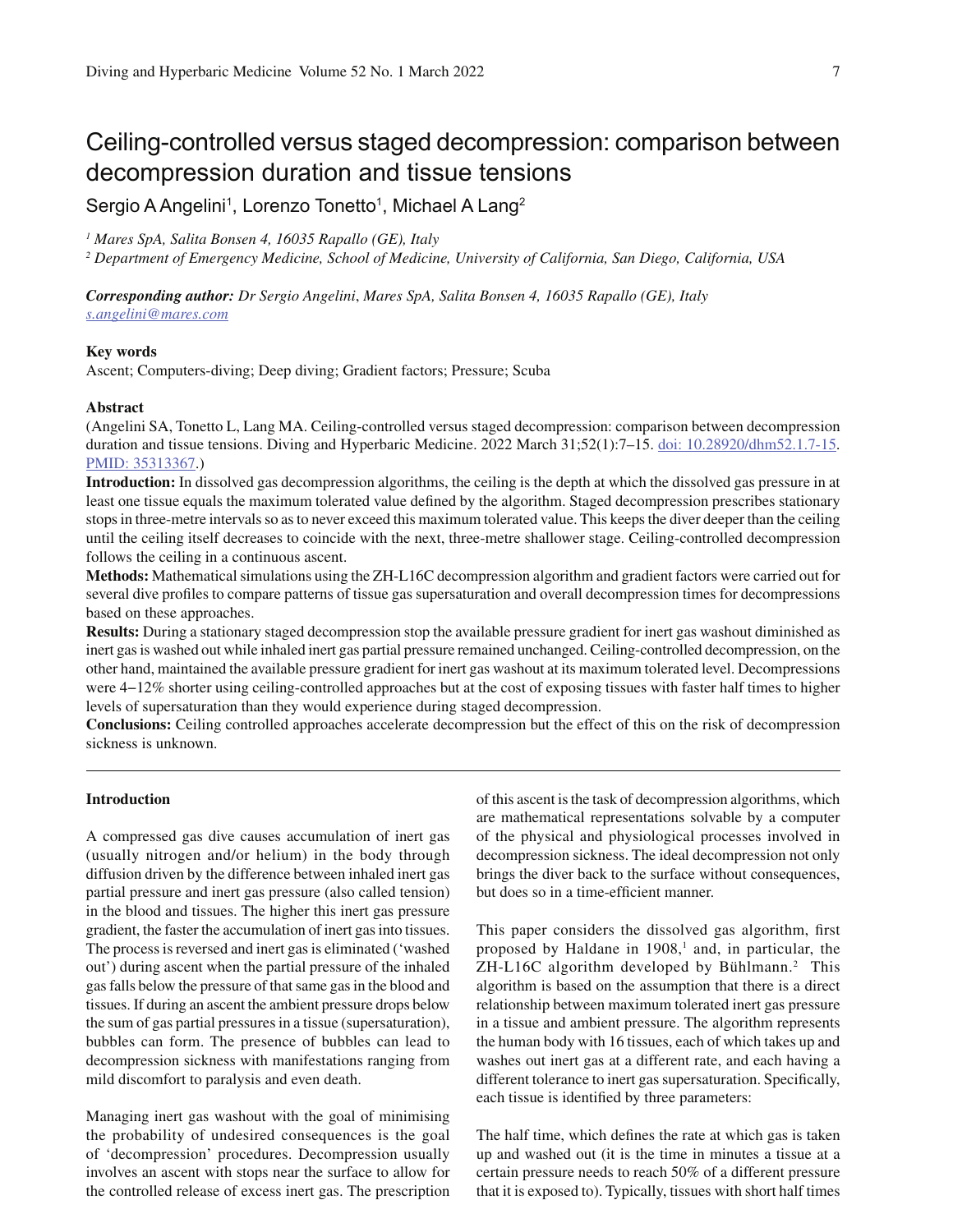('fast tissues') have higher tolerance to supersaturation while tissues with long half times (slow tissues) have low tolerance to supersaturation.

The  $a$  and  $b$  values, which define the maximum tolerated inert gas pressure  $P_{t,tol}$  as a function of ambient pressure  $P_{amb}$ .

$$
P_{t,tol} = \left(\frac{P_{amb}}{b}\right) + a
$$

This is also referred to as M-value. From this we can derive the minimum tolerated ambient pressure  $P_{amb,tol}$  for a given inert gas tissue pressure  $P_{t.inert}$ :

$$
P_{amb.tol} = (P_{t.inert} - a) * b
$$

The highest value of  $P_{amb,tol}$  among the 16 tissues defines the minimum depth (decompression 'ceiling') to which a diver can ascend without violating the algorithm, and the corresponding tissue is called the 'leading' or 'controlling' tissue. As ascending beyond the ceiling would violate the decompression algorithm, this determines the depth of the first (deepest) decompression stop, which by convention is a multiple of 3 m. The diver advances from one decompression stop to the next when the inert gas in the leading tissue drops sufficiently to be compatible with the ambient pressure at the next stop, 3 m shallower; in other words, when the ceiling coincides with the next, 3 m shallower stop.

The choice of the 3 m increment dates back to 1908 and the pioneering work of Haldane who advocated that a first ascent to half of the absolute pressure could be done safely, and that "*the remainder of the decompression would evidently need to be conducted in such a way that the maximum partial pressure of nitrogen in any part of the body should diminish at double the rate of the fall in absolute pressure of the air. The ascent of a diver can be conveniently regulated from the surface by signalling to him to stop or come on at every ten feet as indicated on the pressure gauge attached to the pump*."1 A different unit system may have led to different increments, but the 10 feet of sea water or three metres of sea water (msw) steps established themselves as a standard also because many experiments were carried out in hyperbaric chambers, where fixed decompression stop depths allow for easier control and repeatability of dive profiles. Given that all validation efforts to date are of empirical nature, a different choice of decompression stop depth increments would have yielded different decompression durations but would probably have been as effective. Others have performed a purely mathematical exercise applying optimisation theory to ZH-L16C to show that staged decompression stop depths other than in standard 3-msw increments can lead to shortened decompression time between 8 and 15%.<sup>3</sup>

Staged decompression however is fundamentally less than ideal in terms of inert gas washout, since a stay at constant depth implies that the inert gas pressure gradient is maximised only at the beginning of the stay and decreases from there as the tissue releases gas, and therefore the inert gas tension in the tissue decreases, while the inhaled partial pressure of inert gas remains constant. The fastest decompression would aim at maintaining the inert gas pressure gradient as high as possible throughout the ascent. The maximum available inert gas pressure gradient is achieved at the shallowest tolerated depth (the 'ceiling'). As inert gas washout leads to continuously decreasing inert gas tension, the ceiling moves continuously upwards. A decompression that follows the ceiling is thus a decompression with a continuously changing depth.

The effect of decompressing following the ceiling in comparison with standard staged decompression in 3 msw steps is quantified here via computer simulations of various dive profiles.

#### **Methods**

Computer simulations were carried out using ZH-L16C with gradient factors. Gradient factors<sup>4</sup> were defined as the ratio between inert gas pressure in tissue minus ambient pressure and maximum tolerated inert gas pressure minus ambient pressure. Using Bühlmann's terminology we get:

$$
GF = \frac{P_{t.inert} - P_{amb}}{P_{t.tol} - P_{amb}} \times 100
$$

Baker<sup>5</sup> used the concept of gradient factors to introduce additional conservatism in the decompression algorithm originally devised by Bühlmann. Gradient factors define a value not to be exceeded at the surface at the end of the dive (GF HIGH) and a value not to be exceeded early in the ascent (GF LOW), using the annotation GF LOW/HIGH (for example GF 30/85). Thus, GF LOW determines the depth of the first (deepest) decompression stop, while GF HIGH defines the duration of the last stop (typically at  $3 \text{ m}$ ), so as to surface without exceeding GF HIGH. The stops between the deepest and the shallowest stop are calculated based on a linear interpolation between GF LOW and GF HIGH. We introduce the term GF TARGET to define the values corresponding to the various staged decompression stops resulting from this interpolation.

Note that the conservatism introduced with a given GF is not a straight percent reduction. We can rewrite the equation above as:

$$
P_{t.inert} = \frac{GF}{100} * P_{t.tol} + \frac{100 - GF}{100} * P_{amb}
$$

Consequently, a GF HIGH of 85 would yield a reduction in tolerated inert gas pressure equal to:

$$
P_{t.tol.red} = 0.85 * P_{t.tol} + 0.15 * P_{amb}
$$

Gradient factors are, in essence, a normalisation of the pressures otherwise expressed in millibars in reference to maximum tolerated values also in millibars, and they are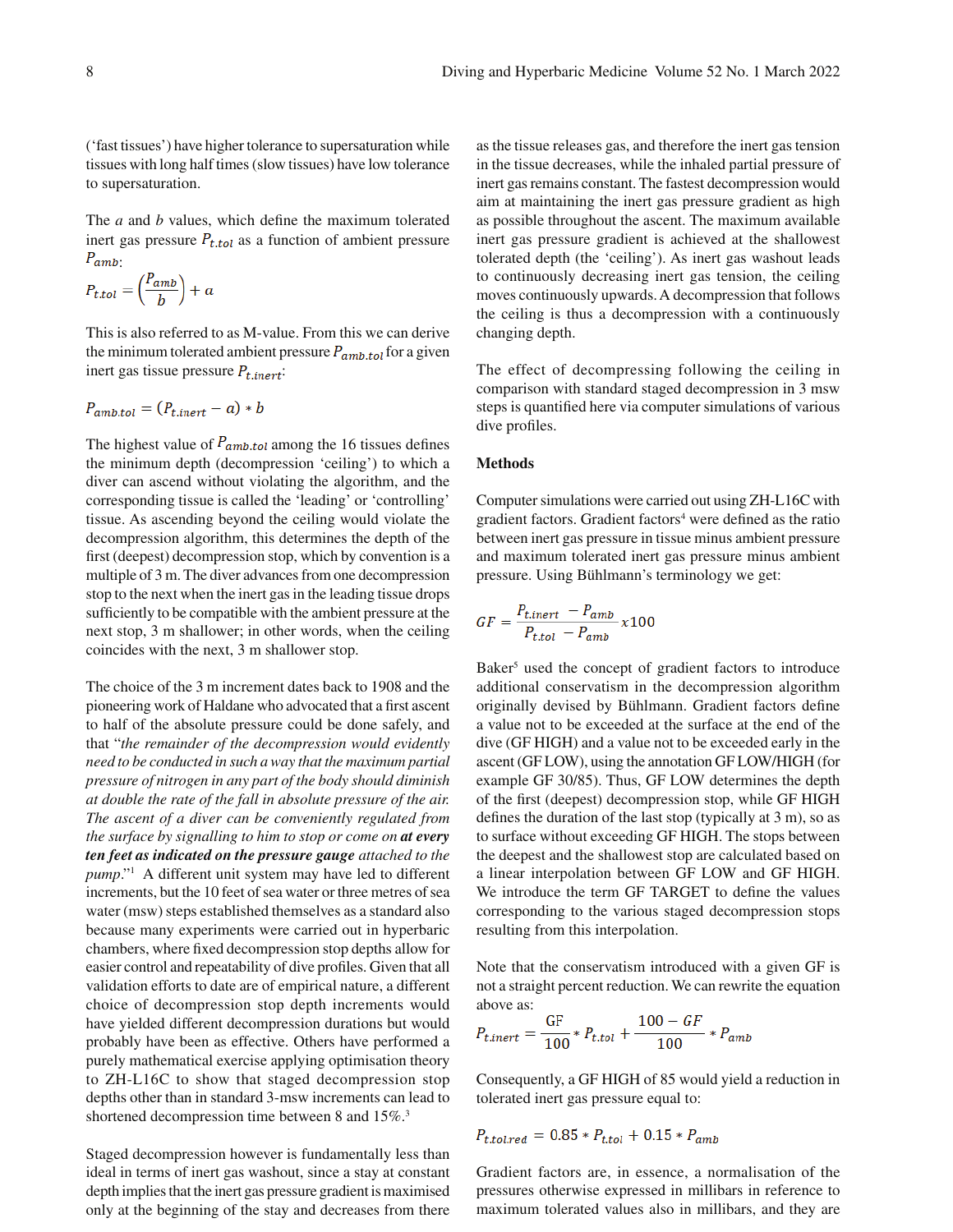used here to describe inert gas load in the tissues during the dive for ease of data interpretation.

The GF terminology is now commonplace and used in many modern dive computers (e.g., Shearwater, Heinrichs-Weikamp). For this discussion, in addition to GF TARGET, the following terms are defined:

GF NOW represents the instantaneous inert gas tension in the leading tissue (or in a specific tissue if so specified), calculated with the current inert gas tension, the ambient pressure corresponding to the current depth, and Bühlmann's  $P_{t,tol}$  at that depth.

GF @SURF represents the result of applying the current inert gas tension in the leading tissue to surface conditions, i.e., it is calculated with the current inert gas tension, the ambient pressure at the surface, and Bühlmann's  $P_{t,tol}$  at the surface.

Based on this terminology, the ceiling can be defined as the depth at which GF NOW reaches GF TARGET. It is the shallowest point the diver can reach while respecting the constraint imposed by the choice of GF LOW and GF HIGH and it maximises the inert gas pressure gradient available for washout.

All dive profiles presented here are the result of computer simulations and have been carried out for the sake of comparisons. For pressures we assumed salt water density of 1.025 kg·L<sup>-1</sup> (1 msw = 10.055 kPa). When following the ceiling, we have chosen to do so only for depths deeper than 6 msw, as in practical terms it would be unwise to extend the continuous ascent due to the increased difficulty in maintaining a good buoyancy control close to the surface (for instance because of influence of surface wave action and the exaggerated effect of small changes in depth on changes in buoyancy).

# **Results**

Results of our simulations are interpreted in terms of gradient factors during the ascent. Based on the terminology defined earlier, one of three situations can arise during ascent:

- $GF NOW > GF TARGE$ : Diver is above the ceiling, the limiting criterion is violated
- $GF NOW = GF TARGET: Diver is at the ceiling, inert$ gas washout is optimised (maximum pressure gradient exploited)
- GF NOW  $\leq$  GF TARGET: Diver is below the ceiling, inert gas washout is inefficient.

When performing staged decompression in 3 msw steps GF NOW = GF TARGET is achieved only upon reaching the next stop. As inert gas is washed out during the stationary staged decompression stop, GF NOW decreases. When it has decreased to the level corresponding to GF TARGET at the next, 3 msw shallower, staged decompression stop depth, the diver can ascend to that level. Throughout the stay at constant depth the pressure gradient available for inert gas washout is continuously diminishing.

This becomes evident in Figure 1, showing the results for a dive to 60 msw for 20 minutes performing staged decompression using air and GF 85/85 (constant  $GF TARGET = 85$ ). The dashed black line represents the depth profile. During the ascent a first stop occurs at 15 msw, followed by stops at 12 msw, 9 msw, 6 msw and 3 msw. The dashed green line represents GF NOW. A red line is drawn at  $GF TARGET = 85$ . By definition,  $GF NOW$  is not to exceed this value at any time during the dive and in particular at the end of the dive when GF NOW usually reaches its maximum value. Figure 1 also shows GF @SURF (dashed blue line), which coincides with GF NOW at the end of the dive: it is an indication of the accumulation of inert gas produced by this dive. What is most evident in Figure 1 however is the sawtooth profile of GF NOW during ascent. As intended by the algorithm, the value of 85 is reached at the beginning of each staged stop, but decreases as inert gas is washed out and the tissue tension decreases, while the ambient pressure is constant. The algorithm computes the end of the staged stop so that, as the diver reaches the next staged stop, the GF increases to 85 again due to the decrease in ambient pressure. Discontinuities visible in the GF NOW line are due to the fact that GF NOW is referenced to the leading tissue, which changes as the dive progresses from the fastest to the next fastest and so on, and such a switch leads to a sudden change in tissue tension  $(P_{t.inert})$  and in maximum tolerated inert gas pressure  $(P_{t,tol})$ , both of which are contained in the definition of gradient factor. The progression in leading tissue during the dive is discussed later.

Figure 2 illustrates the same staged decompression dive as in Figure 1 (dashed lines) but in addition shows the corresponding ceiling-controlled decompression (up to 6 msw) (solid lines). GF NOW stays equal to or very close to GF TARGET over the relevant part of the ascent. Following the ceiling also implies that the ascent profile is continuous and always a bit shallower. As a result of this shallower profile with maximised inert gas gradient, GF @SURF decreases faster and the dive is shorter because GF @SURF reaches the value of 85 sooner. The area between the solid green GF NOW curve (ceiling-controlled decompression) and the dashed green GF NOW curve (staged decompression) is proportional to the lost efficiency of decompressing according to the standard 3 msw stops.

Figure 3 shows a dive to the same depth and bottom time but with an ascent calculated according to GF 30/85. The red line represents GF TARGET, which is the interpolation between GF LOW (30) and GF HIGH (85). The interpolation is carried out as defined for staged decompression, resulting in the sequence of steps shown. On the ceiling decompression GF NOW closely follows GF TARGET. Since the lowering of GF LOW from 85 to 30 introduces stops deeper than in the previous case, the reduction of decompression duration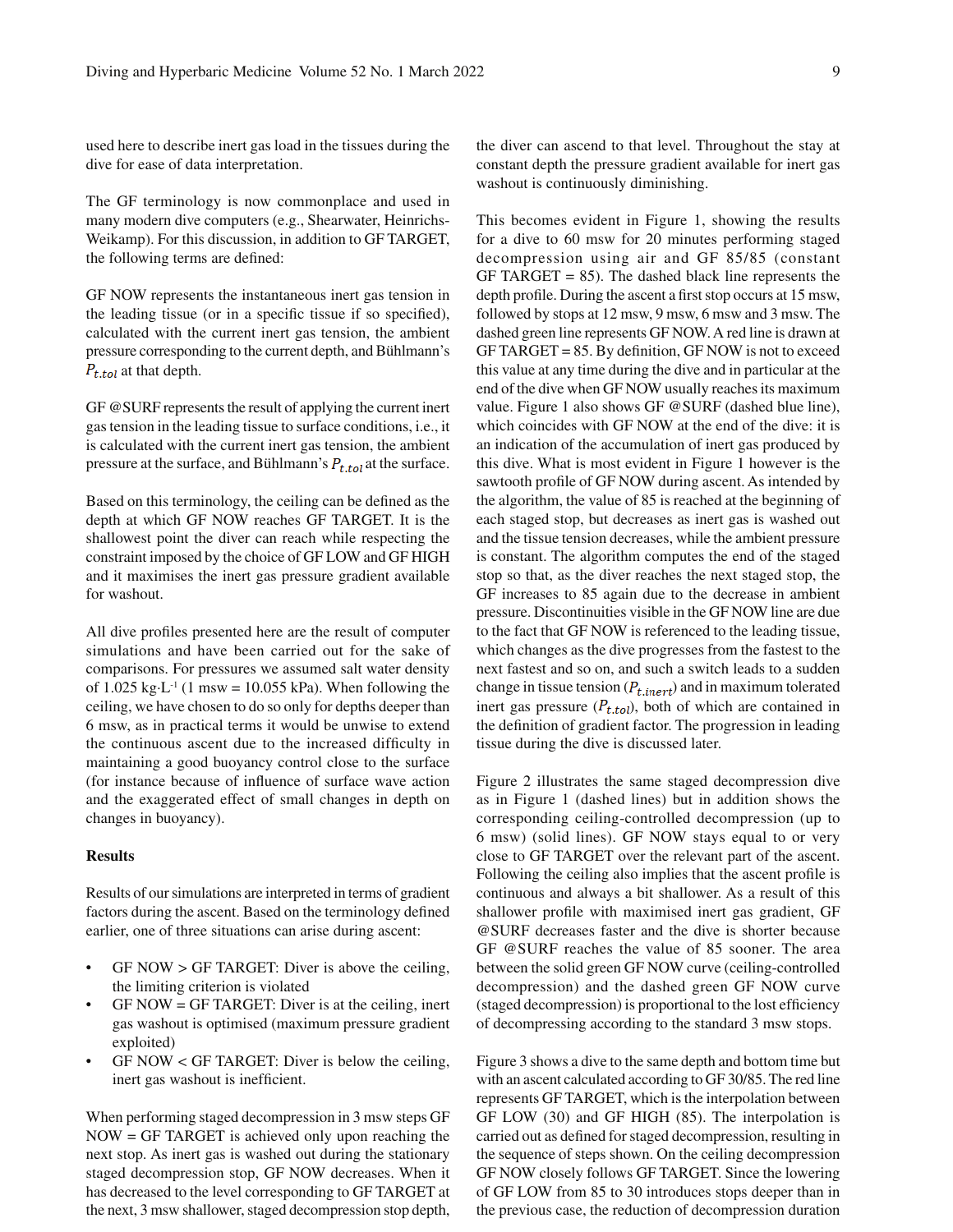



GF NOW and GF @SURF profiles in a simulated dive to 60 msw for 20 minutes breathing air and using GF 85/85 to calculate and compare staged decompression and ceiling-controlled decompression until reaching the 6-msw stop

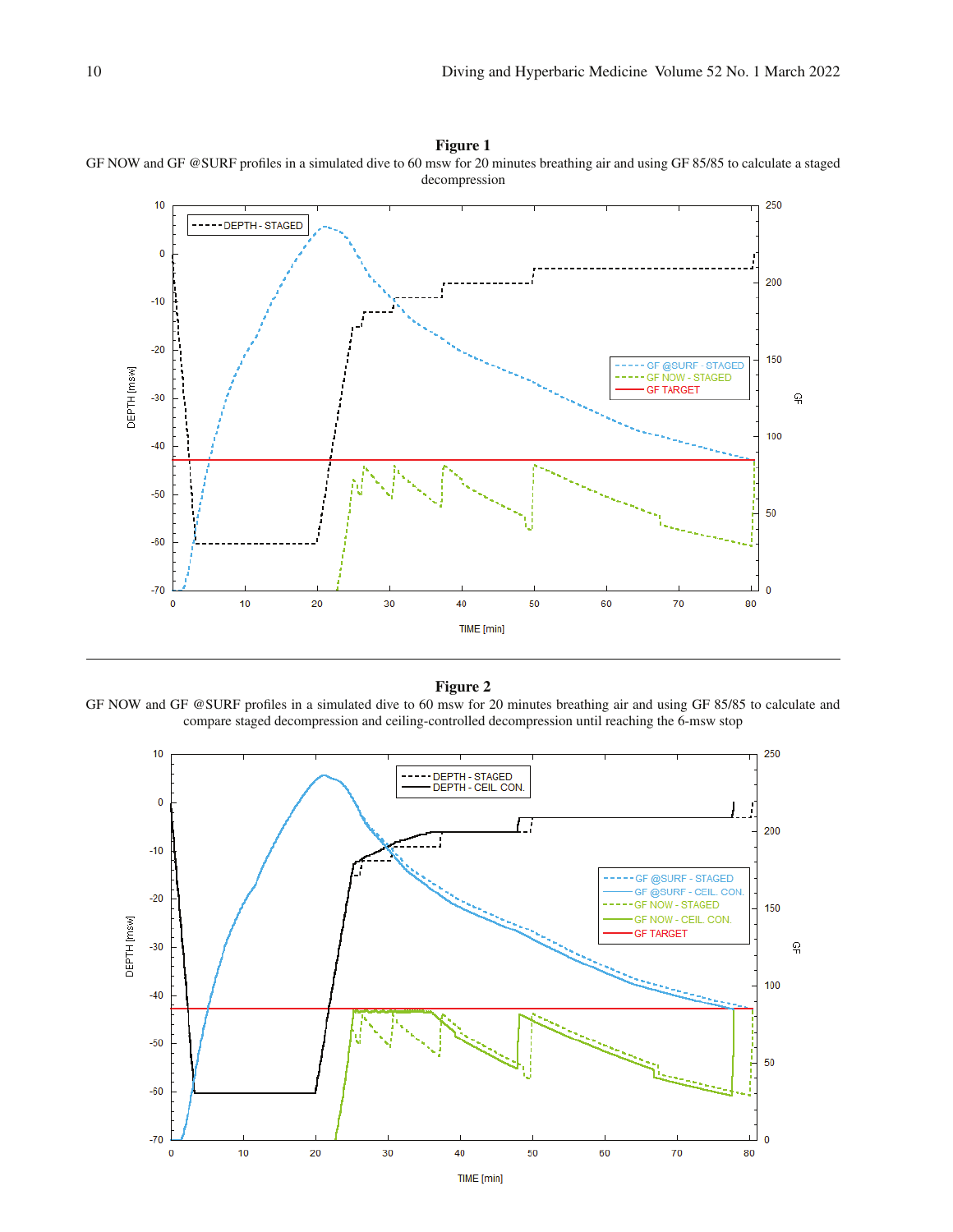

GF NOW and GF @SURF profiles in a simulated dive to 60 msw for 20 minutes breathing air and using GF 30/85 to calculate and compare staged decompression and ceiling-controlled decompression until reaching the 6-msw stop

#### **Table 1**

Duration of decompression for various profiles conducted with staged or ceiling decompression, with the time advantage for ceilingcontrolled decompression; EAN – enriched air nitrox (the subscript designates the oxygen fraction)

| Gas(es), depth, bottom time,<br><b>GF LOW/HIGH</b> | <b>Staged decompression</b><br>(min) | Ceiling-controlled<br>decompression (min) | Time advantage<br>(% difference) |
|----------------------------------------------------|--------------------------------------|-------------------------------------------|----------------------------------|
|                                                    |                                      |                                           |                                  |
| Air, 60 msw, 20 min, 85/85                         | 55                                   | 53                                        |                                  |
| Air, 60 msw, 20 min, 30/85                         | 67                                   | 61                                        | 10                               |
| Air, $EAN_{_{40}}$ and $EAN_{_{80}}$ ,             |                                      |                                           |                                  |
| 60 msw, 20 min 85/85                               | 25                                   | 24                                        | 4                                |
| Air, $EAN_{40}$ and $EAN_{80}$ ,                   | 29                                   | 27                                        |                                  |
| 60 msw, 20 min 30/85                               |                                      |                                           | 6                                |
| Air, $EAN_{40}$ and $EAN_{80}$ ,                   | 83                                   | 75                                        | 10                               |
| 60 msw, 40 min 30/85                               |                                      |                                           |                                  |
| Trimix, 150 msw, 20 min, 30/85                     | 282                                  | 249                                       | 12                               |

achieved by following the ceiling increases. Simulations were also carried out with different bottom times, breathing gases and GF values, These results are summarised in Table 1.

Further detail of the behaviour of the individual tissues is now considered for the GF 85/85 dive. Figure 4 depicts GF NOW for the two decompression procedures previously depicted in Figure 2, but now with colours identifying which of the individual tissues (among the 16 ZH-L16C tissues) is the leading tissue. At the start of the ascent tissue T2 (half time = 8 minutes) is the leading tissue, and this role is soon passed on to tissue T3 (half time = 12.5 minutes), then T4  $(half time = 18.5 minutes)$  and so on, and the dive ends with tissue  $T7$  (half time  $= 54.3$  minutes) controlling the final surfacing. This figure shows that although following the ceiling exposes the tissues to higher supersaturation, the time interval during which this higher supersaturation is at the limit of the M-value for one individual tissue is rather short, and in this particular choice of depth and bottom time only tissues T3 and T4 spend any significant time at  $GF =$ 85, and each only for 5−6 minutes. Figure 5 shows the detail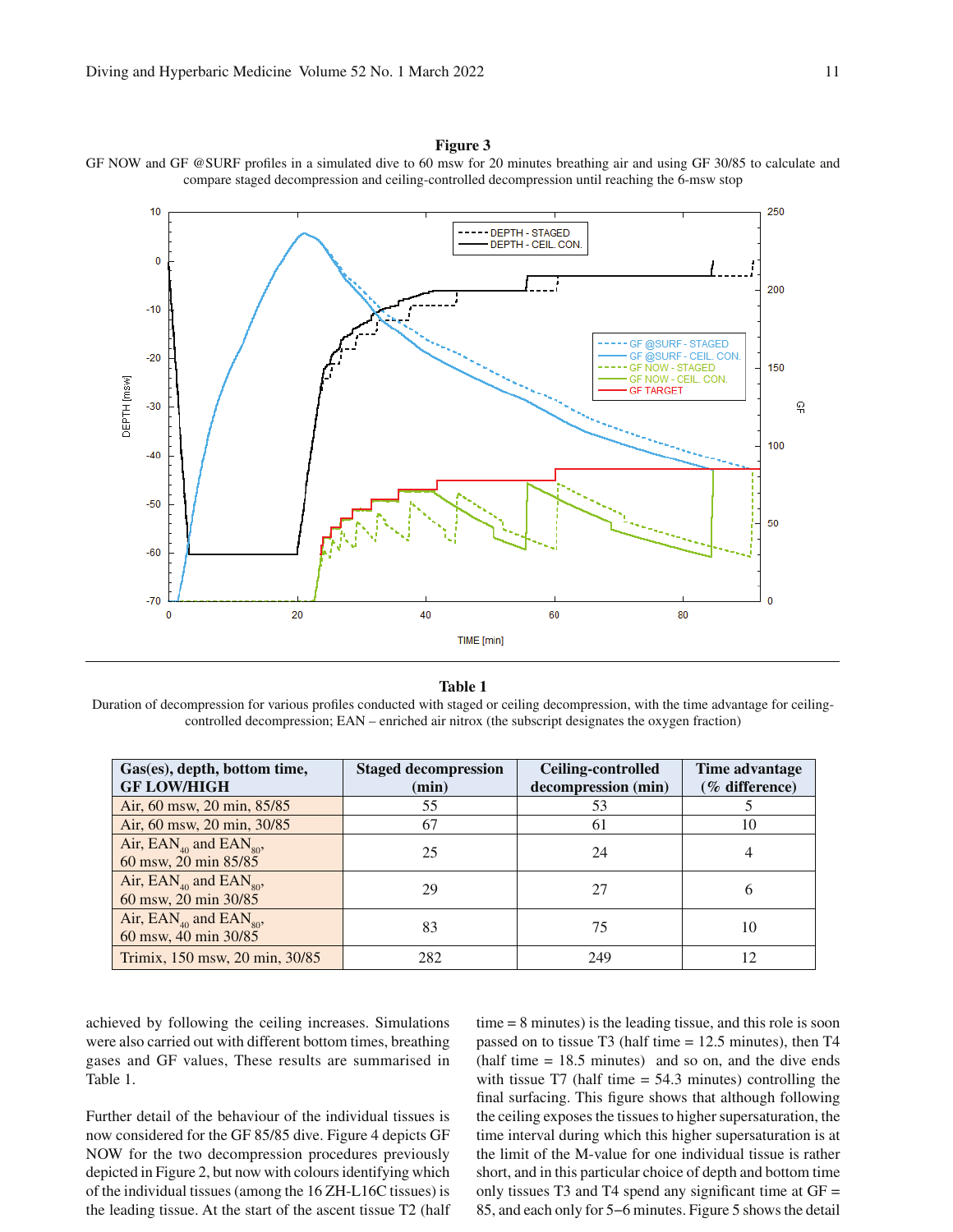



#### **Figure 5**

GF NOW profiles for tissues T3 and T4 (from the 16 tissues in Bühlmann's ZH-L16C algorithm) for a dive to 60 msw for 20 minutes breathing air and using GF 85/85 to calculate ceiling-controlled decompression until reaching the 6-msw stop; the noise in the GF NOW traces is due to the choice of time and depth steps in the simulations

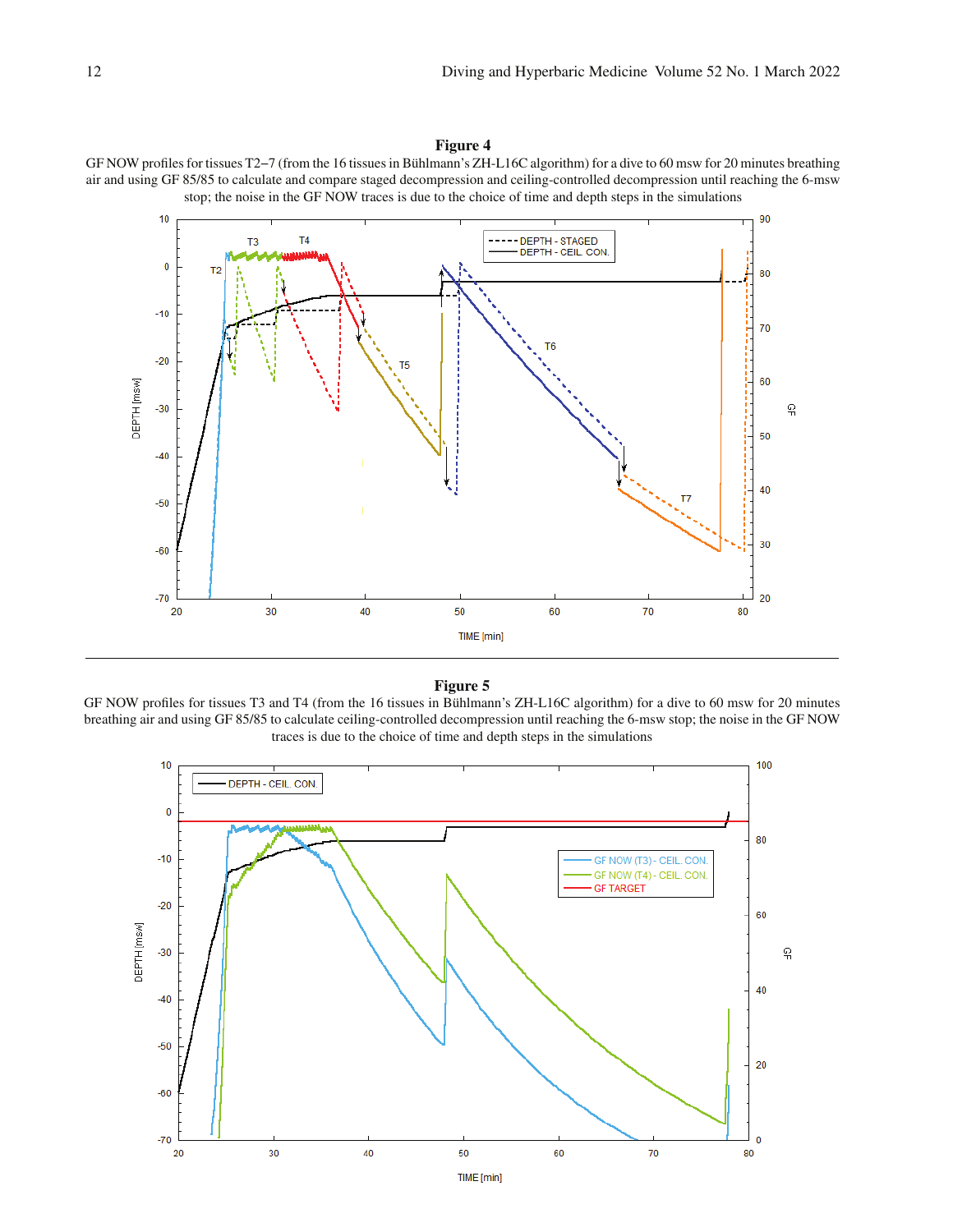Tissue nitrogen tension profiles for tissues T6−9 (from the 16 tissues in Bühlmann's ZH-L16C algorithm) and inhaled nitrogen pressure for a dive to 60 msw for 20 minutes breathing air and using GF 85/85 to calculate and compare staged decompression and ceiling-controlled decompression until reaching the 6-msw stop



#### **Table 2**

Calculated values of tissue pressure (mbar) and maximum tolerated inert gas pressure for the 16 tissues in the Bühlmann ZH-L16C algorithm upon surfacing from a dive to 60 msw for 20 minutes breathing air and using GF 85/85 to calculate and compare staged decompression and ceiling-controlled decompression until reaching the 6-msw stop; deco – decompression

|                 | <b>Staged</b> | <b>Ceiling</b>  |             |
|-----------------|---------------|-----------------|-------------|
| <b>Tissue</b>   | deco          | deco            | $P_{t.tol}$ |
|                 | (mbar)        | (mbar)          | (mbar)      |
| 1               | 969           | 970             | 2,868       |
| $\overline{2}$  | 1,018         | 1,023           | 2,277       |
| $\overline{3}$  | 1,148         | 1,163           | 2,034       |
| $\overline{4}$  | 1,323         | 1,341           | 1,855       |
| $\overline{5}$  | 1,463         | 1,476           | 1.700       |
| 6               | 1,512         | 1,518           | 1,564       |
|                 | 1,478         | 1,477           | 1,480       |
| 8               | 1,388         | 1,383           | 1,423       |
| 9               | 1.273         | 1.267           | 1,382       |
| 10              | 1.176         | 1,169           | 1,348       |
| 11              | 1.100         | 1,094           | 1,321       |
| $\overline{12}$ | 1,033         | 1,028           | 1,293       |
| $1\overline{3}$ | 976           | $\frac{1}{971}$ | .267        |
| 14              | 928           | 923             |             |
| 15              | 887           | 884             |             |
| 16              | 855           | 852             |             |

of inert gas pressure (expressed in terms of GF) for tissues T3 and T4 and it can be seen that when the tissue is not '*leading*', its tension is significantly lower than the M-Value (in this representation it means GF NOW << GF TARGET). To this point the discussion has focused on fast tissues, up to and including that which is the leading tissue at surfacing (T7 in the case described in Figures 2, 4 and 5). During decompression these tissues become supersaturated and exhibit a pressure gradient in favour of inert gas wash out. It is also appropriate to discuss slow tissues, which switch from gas uptake to gas washout very late in the decompression profile, if at all. Figure 6 compares the inhaled pressure of nitrogen to the tension in tissues close to the leading tissue at the time of surfacing, specifically T6 (half time  $= 38.3$  minutes), T7 (half time  $= 54.3$  minutes), T8 (half time  $= 77$  minutes) and T9 (half time  $= 109$ minutes). Tissue 6 is, as expected, washing out nitrogen under a fairly substantial gradient all the way to the surface. Tissue 7 switches from taking up to washing out nitrogen at around 12 msw in both profiles. Tissue 8 switches at 9 msw in both profiles. Tissue 9 switches at the end of the 9 msw stop in staged decompression and at around 7 msw when following the ceiling. Tissues slower than T9 will take up nitrogen all the way to a depth of 3 msw or shallower. This means that slow tissues are undersaturated for most of the decompression, will take up less inert gas following a shallower profile, and thus can only benefit from following the ceiling.

Table 2 lists the nitrogen pressure in each tissue upon surfacing for the two ascent procedures. When following the ceiling, tissues T1 through T6 have higher ending nitrogen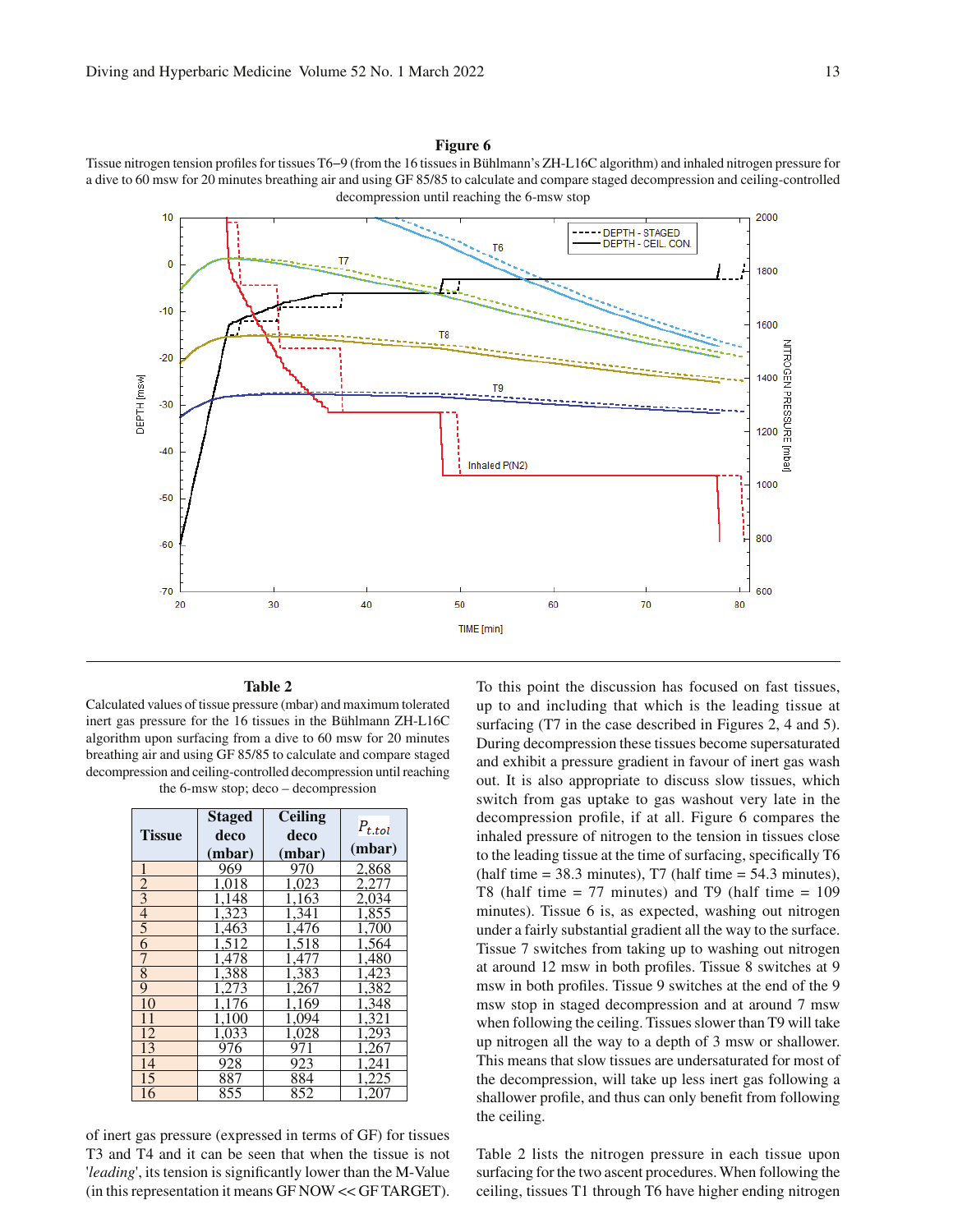pressure; tissue T7 shows no difference, as is expected since it is the leading tissue upon surfacing in both cases, while tissues T8 through T16 have lower ending nitrogen pressure when following the ceiling.

# **Discussion**

The reduction in decompression duration when following the ceiling is a logical fact, and this reduction can vary from a few percent of the total staged decompression duration to about 12% for the dive profiles we have investigated. Deeper and longer profiles, lower GF LOW and a more tailored choice of breathing gases will likely have a greater effect. The deeper the first stop, the greater the advantage from following the ceiling. The inert gas pressure in each tissue at the end of the dive also follows a predictable outcome; tissues slower than the leading tissue at the end of the dive take up inert gas almost all the way to the surface and they benefit from the shallower and shorter depth profile. Faster tissues wash out inert gas during the decompression phase and benefit from the longer times involved in staged decompression. The difference is very small, since when following the ceiling the gradients for washout are higher and thus, albeit for a shorter time, the washout is more efficient. As Table 2 shows for the 60 msw dive on air and GF 85/85, the differences are not significant, especially in light of the tolerated values at the surface.

An immediate conclusion however cannot be drawn as to the relative safety between the two procedures. Whereas the decompression algorithm has a binary outcome (either it is violated or it isn't), the impact of a dive on a human can only be described in terms of risk of decompression sickness. Countless dives, both in dedicated experiments carried out in hyperbaric chambers and in the field, have provided the empirical data to establish a scale of such risk. The vast majority if not all of this data stems from staged decompression protocols and it cannot be extrapolated, *a priori*, to ceiling-controlled dives. Following the ceiling increases the duration of supersaturation in the fast tissues and reduces it for slow tissues. This might increase, not change, or decrease the risk of decompression sickness.

The risk of decompression sickness would increase if the high supersaturation over a prolonged time interval caused (more) bubble formation and the latter had a negative impact. This would be equivalent to saying that the M-values have a time limit; they are tolerated only because in staged decompression there is only a short exposure to the highest value. It would imply that the apparent inefficiency of the staged decompression is actually an intrinsically valuable component in the process itself.

The risk of decompression sickness would not change if the higher supersaturation over a prolonged time did not have a negative impact, possibly because as seen above it is not prolonged for very long, and later these fast tissues become undersaturated and any bubble that may have formed will shrink. This would be equivalent to saying that M-values did not have an immediate, short-term time limit. It would imply that the apparent inefficiency of the staged decompression is simply that, an inefficiency.

The risk of decompression sickness would decrease if in addition to the above being true the slow tissues, favoured by a ceiling ascent, played a dominant role in causing decompression sickness.

Workman<sup>6</sup> first suggested the concept of time-limited validity of M-values when discussing the higher tolerance of fast tissues with respect to slow tissues, by noting that in fast tissues the excess saturation time-course (at the surface but also in staged decompression) is brief, while in slow tissues the time-course is longer and consequently the need arises to start off at a lower M-value. Workman applied the same considerations to the difference between tolerated supersaturation during ascent (high excess saturation over a prolonged time span) and staged decompression ("*periodic excess saturation*"). Another "*important factor of difference in permissible tissue tension values for various half-time tissues may well be the greater molar concentration of inert gas for some slow tissues resulting from greater solubility of inert gas in these tissues. As molar concentration of inert gas increases in a tissue the probability of bubble formation would increase upon reduction of hydrostatic pressure as a greater number of gas molecuels are available in excess of that held in solution at saturation*."6 This could be a mechanism to describe a decrease in risk of decompression sickness mentioned above. A study comparing decompression schedules with deep stops vs shallow stops discussed the likely importance of high gas supersaturation and consequent bubble formation in slow tissues.<sup>7</sup> Although conceptually quite different profiles were analysed from those proposed here, there is evidence that slow tissues do play a significant role in the risk of decompression sickness. Reducing their inert gas tension, as is implicit in ceiling-controlled decompression profiles, may be beneficial overall.

Figures 4 and 5 show that the increased tissue tension reaches values near or equal to the M-value in only a few tissues, and does so for only a short time interval. Longer bottom times would increase these intervals but also spread the role of leading tissue to slower tissues. In addition, following the ceiling eliminates the sudden surges in inert gas pressure in the tissues when advancing from one stage to the next (sawtooth profiles). These surges could represent a bubble excitation mechanism. Eliminating them could represent a counterbalancing influence to the higher supersaturation. There is therefore, in our opinion, reason to believe that following the ceiling might be as safe as staged decompression and that the decompression time advantage could be exploited. Following the ceiling can also be implemented in combination with lower GF LOW/